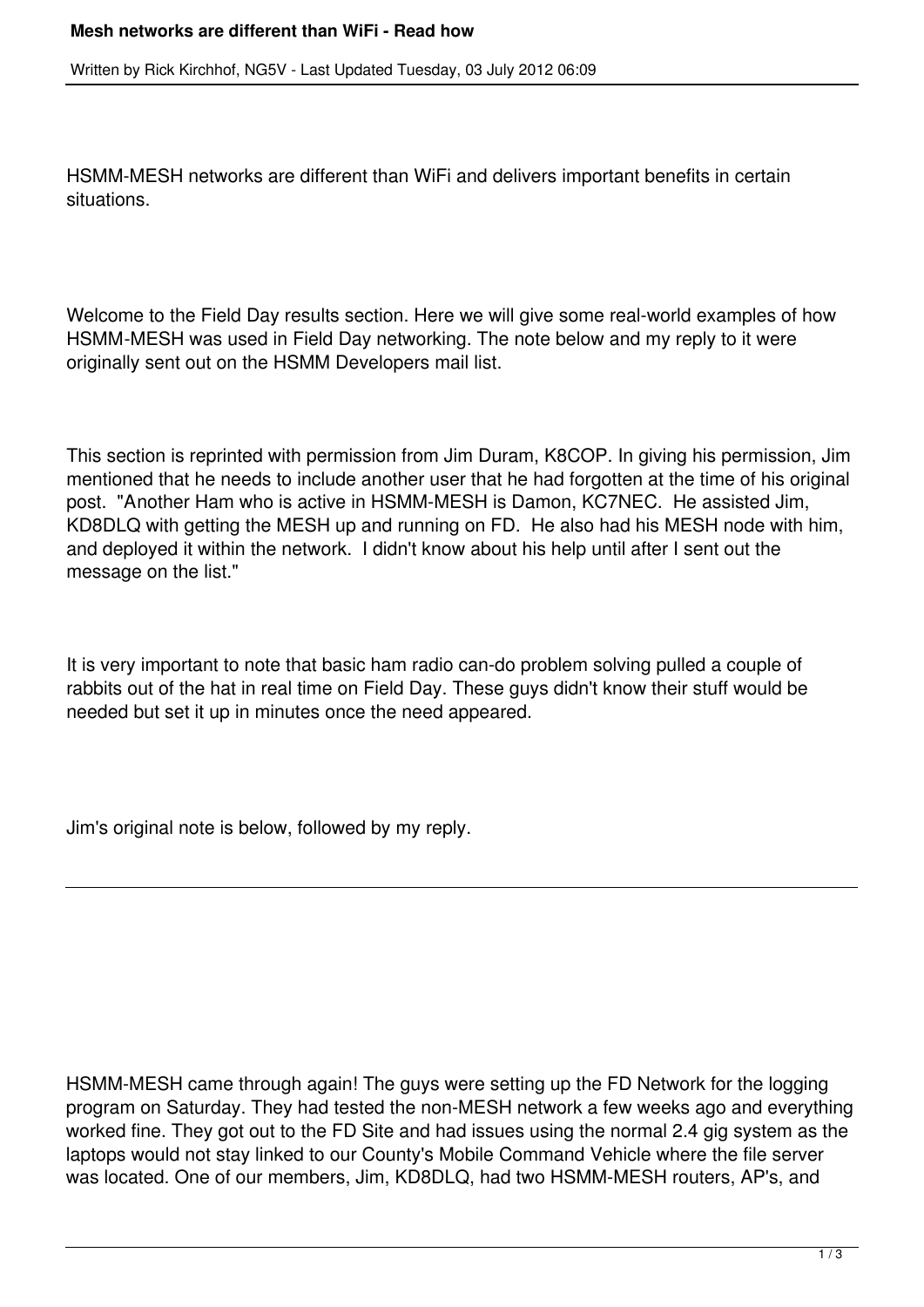batteries with him. He set one MESH router, AP, and battery on top of our Mobile Command Post, and the other set on top of a trailer at the other end of the FD site. Within minutes the new network was configured and the laptops were talking to the file server. This quick fix generated a lot of SMILES within the group, and proved the value of HSMM-MESH!

The HSMM-MESH network has operated flawlessly the entire weekend!

This has generated more interest in HSMM-MESH with in our county.

73's

Jim Duram, K8COP Muskegon County EC/RO Muskegon, MI. www.mcecs.net

The difference represented here is actually pretty important. It goes like this: The first link to a network can either be wired (you connecting to your mesh node or switch/router with cat5 cable) or you connecting directly via WiFi. In the first case, a delay in propagation or server responce on the other end would be ok as TCP/IP behavior. We all know that hitting a web page doesn't always build a full web page. The network stack calls this a propagation delay or high server loading and life continues. If you lose the WiFi connection, you might be ok on a web browser, but will show a fault with client/server applications.

If the first link is by WiFi, the link to the remote machine is lost as the WiFi disconnects/reconnects. Even in a totally empty RF world where you have only one WiFi client and one WiFi access point and one frequency in use, you can have a periodic disconnects. If you are using a network logging program, you are usually pointed to a network resource to